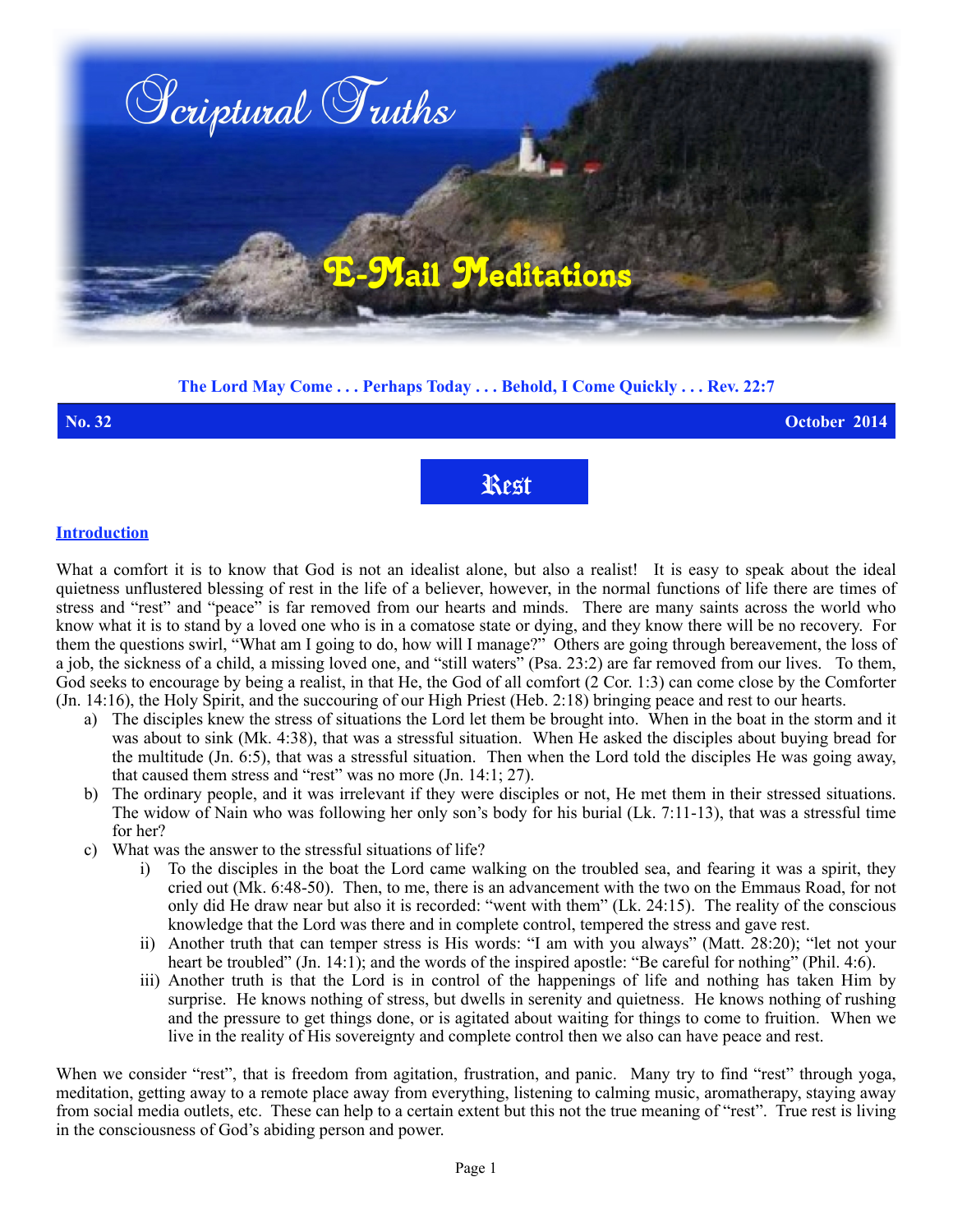## **Meditations on Some Aspects of "Rest"**

- 1) The first time the truth of "rest" is mentioned is when we are informed that God rested (Gen. 2:2-3). This was not the rest from exhaustion from work, but the rest of all being in perfection and in conformity to His will. How lovely to know we have a God who is never weary (Isa. 40:28), and yet our Lord who is God knew what it was (Jn. 4:6). At a point of time after God finished His work sin came into the world and God began the great process of seeking to bring man back into fellowship with Himself. With that in mind, the Lord said: "My Father worketh hitherto, and I work" (Jn. 5:17), and again, "the works that I do in my Father's name, they bear witness of me" (Jn. 10:25). In this age the whole trinity is functioning in multi spheres at once to ultimately bring about conditions where sin will never again be found, and when God is "all in all"  $(1 \text{ Cor. } 15:28)$ , that is, all is in complete perfection before God, then there will be the eternal rest, no more turmoil, changing, spiritual warfare; all is peace forevermore.
- 2) Isaiah is perhaps the most prophetical/Christological book in the Old Testament, and one of those prophetical statements concerning the Lord is: "The spirit of the LORD shall rest upon him" (Isa. 11:2-5).
	- a) His baptism, the Holy Spirit descended upon Him (Lk. 3:22), and "abode upon Him" (Jn. 1:32).
	- b) The works of the Lord and the Holy Spirit (Acts 2:22).
- 3) One of the most beautiful thoughts of rest is when the Lord bowed His Head on the cross. The word means, "to rest", and it is the word used when the Lord said: "The Son of man hath not where to lay His head (Matt. 8:20; Lk. 9:58).
- 4) Because of the righteously finished work of Christ He can offer salvation to the whosoever will. His words resound through the centuries: "Come unto me, all ye that labour and are heavy laden, and I will give you rest. Take my yoke upon you, and learn of me; for I am meek and lowly in heart: and ye shall find rest unto your souls" (Matt. 11:28, 29). a) The struggle of the Law, a burden they could not keep (Matt. 23:4).
- 5) How easily we humans get things confused, and with that in mind, the Lord did not want his ancient people to think that Canaan was the end of all things. It was a shadow of a future rest. The writer of Hebrews, in considering the children of Israel and Canaan, indicates that even in the Old Testament Canaan was not the final rest. Had it been the final rest, David hundreds of years later would not have written: "Today if ye will hear His voice" (Psa. 95:7-8), inviting them to enter His rest. This is the truth the writer to the Hebrews speaks of when he writes: "For if Jesus (Joshua) had given them rest, then would He not afterward have spoken of another day. There remaineth therefore a rest to the people of God. For he that is entered into his rest, he also hath ceased from his own works, as God did from his." (Heb.  $4:8-10$ )
	- a) The rest of salvation, ceasing from our works, depending in quiet assurance that we have a High Priest who is there for us to succor and present Himself before God in all His perfections.
- 6) There is one thing we soon learn in the Christian life, it is not a bed of roses! There are struggles and trials which the unsaved never have, and added to this there is the enemy who seeks to depress us constantly. One of the afflictions is to have constant turmoil from the unsaved and the agitation of the flesh to get even. To us God says: "Rest in the LORD, and wait patiently for him" (Psa. 37:7). That is, do not respond to this in the natural way by taking things into your own hands. Just wait without inward or outward agitation, nor murmuring on the Lord, rest on Him.
- 7) Recently I attended the funeral of my mother and within a 10 week period five of my relatives and friends died. Thankfully all were saved. If the Lord does not soon come, each of us will enter the valley of death. How blessed it is to be assured that we have the assurance not only for resurrection, but also being in the fulness of joy in His presence and appreciating in a deeper way the wonders of the person of the Lord. The psalmist put it so wonderfully: "Therefore my heart is glad, and my glory rejoiceth: my flesh also shall rest in hope . . . in thy presence is fulness of joy; at thy right hand there are pleasures for evermore" (Psa. 16:9-11).
- 8) The last time the truth of rest from labour is when it says concerning the saints: "They may rest from their labours" (Rev. 14:13).
	- a) Dad loved the hymn; "When All My Trials and Labours Are O're", and thank God there is coming a day when the weariness from the labours, but not of the labours, will be over. The Lord was wearied in the work of God but not of it. Some have struggled in the mission field for many years, others at home in the local church, some have toiled in care for others, and others worked in obscurity from early morning to late at night. While we will not be sitting around in heaven doing nothing, there will be total freedom to work, for the powers of sin and Satan will be forever gone, and in the purity of love we shall serve Him.

As we rest in the finished work of the Lord, and now as we face death, live and rest in hope, we look beyond the vail and anticipate the blessedness when we sing the truths of Charles Gabriels' hymn: